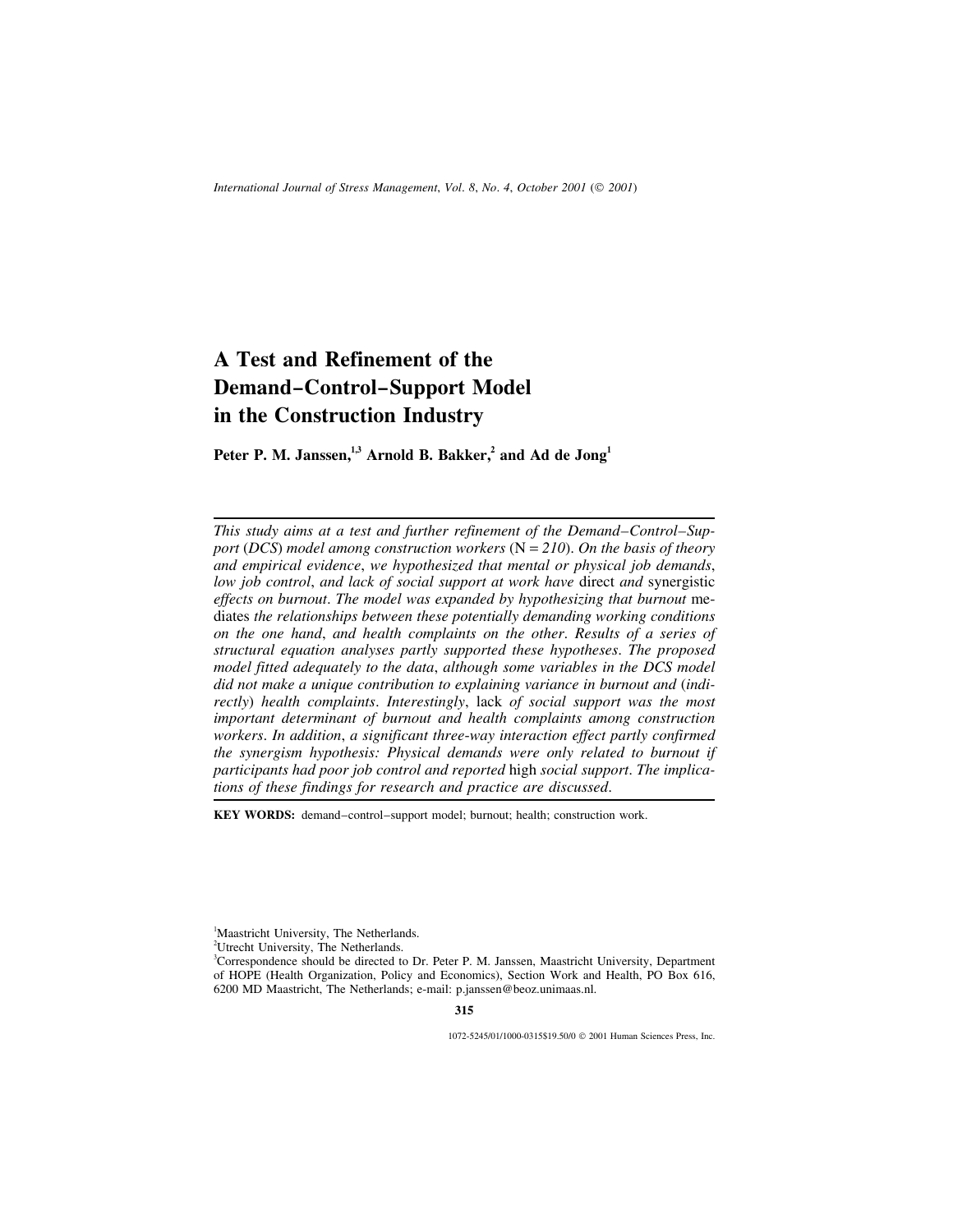### **INTRODUCTION**

Recent research on a representative sample  $(N = 5,865)$  of the Dutch working population shows that construction workers are an important at-risk group regarding exposure to physical stressors and health problems (Houtman, Smulders, Bloemhof, & Kompier, 1994). This finding is consistent with previous studies showing that construction work is relatively hazardous. For example, the likelihood of becoming disabled as a construction worker is 1.5 times that of the average Dutch employee (Corten, 1993). Moreover, the relative number of working years lost as a consequence of occupational accidents is larger in the construction industry than in any other industrial sector (Helander, 1991). It has been calculated that the number of nonfatal accidents in the construction industry is 23% of the total number of occupational accidents in The Netherlands (Urlings, Nijhuis, & Landeweerd, 1988).

The Houtman et al. (1994) study also registered a firm increase in *mental demands* in the construction industry during the 10 years preceding the study. Moreover, this increase in mental demands was stronger in the construction industry than in all other occupational groups. The presumed reason for this increase in mental demands is a more and more competitive economic environment. During the past decade, this situation has resulted in relatively high work pressure for construction workers (Limberger, 1985). Since the impact of workrelated psychological stressors in the construction industry is largely unknown (Grandjean, 1986), the first aim of the present study was to examine the relationship between mental and physical job demands and other potentially demanding working conditions on the one hand, and burnout and health complaints on the other hand. The demand–control–support model was used as a theoretical framework.

#### **The Demand–Control–Support Model**

The demand–control–support model (Johnson & Hall, 1988) is an extension of the well-known job demand–control (JD–C) model (Karasek, 1979, 1989; Karasek & Theorell, 1990). The JD–C model has been developed to predict and explain work-related stress and motivation, and focuses on two important aspects of the working environment—job demands and job control. The first central prediction is that jobs characterized by high demands (i.e., work overload and time pressure) and little control (i.e., limited autonomy) evoke the strongest stress reactions or strain (e.g., physical or mental exhaustion). Consistently, according to the JD–C model, lower than average levels of strain can be expected in jobs characterized by low demands and high control. These two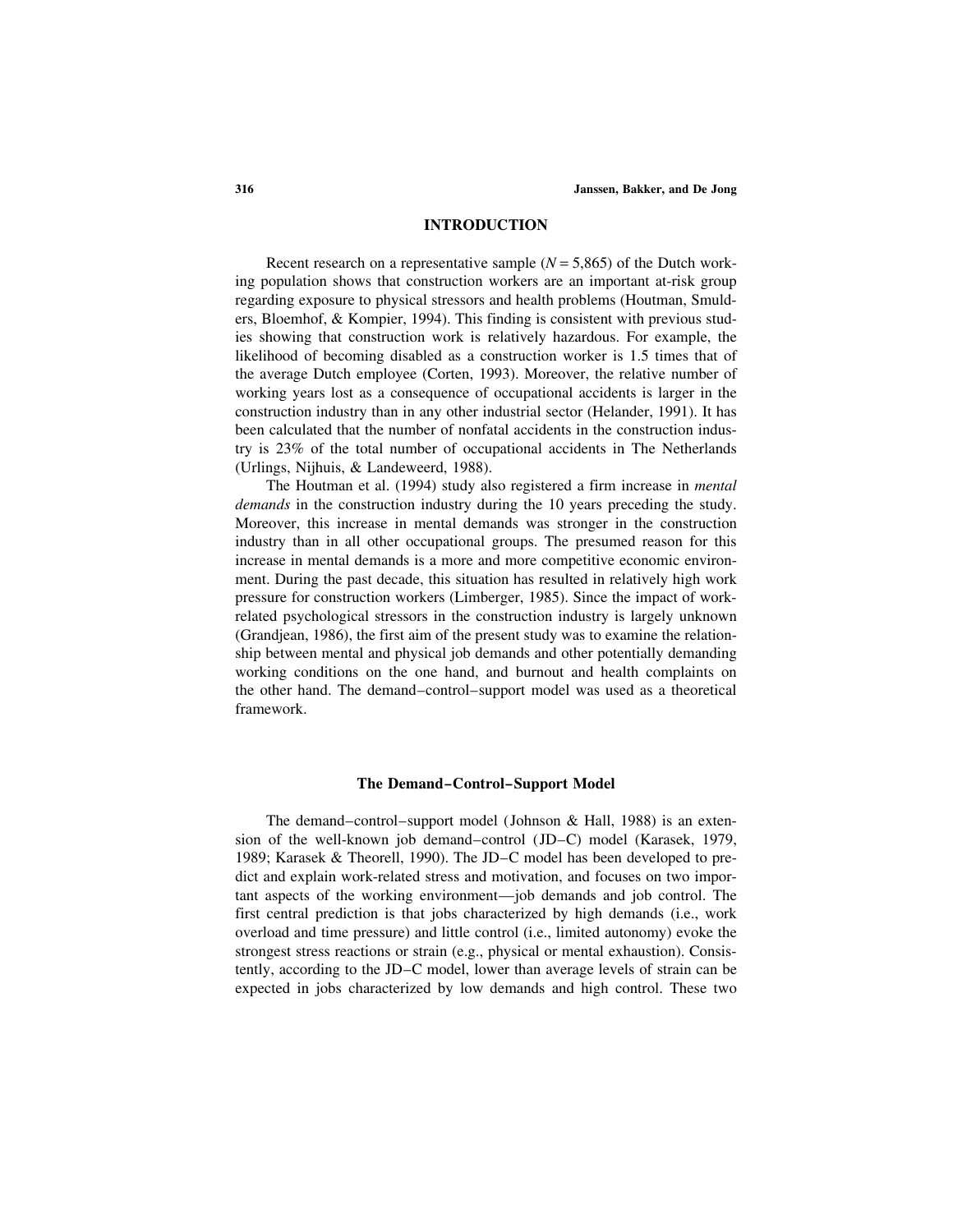working conditions constitute the opposite ends of one dimension, the so-called *strain diagonal*.

A second central prediction in the JD–C model is that motivation, learning, and personal growth will be highest in jobs characterized by high demands and high control. On the other side of this *active diagonal*, one can find passive jobs, characterized by low demands and low control. Thus, the JD–C model proposes four different categories of jobs: (1) high-strain jobs (high demands, low control); (2) low-strain jobs (low demands, high control); (3) active jobs (high demands, high control); and (4) passive jobs (low demands, low control).

Although the JD–C model has acquired a prominent position in the workrelated stress literature, the empirical evidence for the model is mixed, and the model has been shown to have some limitations (Baker, 1985; Carayon, 1993; De Jonge, Janssen, & Van Breukelen, 1996; Kasl, 1989; Warr, 1987). In general, epidemiological studies directed at long-term health outcomes have found more support for the model than self-report studies directed at a wide variety of stress reactions (Ganster & Schaubroeck, 1991). Recently, De Jonge and Kompier (1997) concluded that empirical evidence for the JD–C model is largely restricted to the strain diagonal. In addition, they noted that the evidence regarding the synergistic effect of job demands and job control is quite limited. Specifically, most studies fail to produce the interaction effects proposed by the JD–C model. Direct effects of job demands and job control on work-related stress reactions are more often found.

The most common criticism is that the JD–C model is *too simple*. Johnson (1989) has argued that job control is not the only resource available for coping with job demands and proposed that social support from colleagues or superiors may also function as a moderator of the relationship between job demands and stress reactions. Johnson and Hall (1988) expanded and reformulated the JD–C model by adding work-related social support as a third important aspect of the working environment. This expanded model is called the demand–control–support (DCS) model, and proposes eight different categories of jobs: Jobs characterized by the four JD–C working conditions in which employees receive *limited* social support and jobs characterized by the four JD–C working conditions in which employees receive a *large amount* of social support. A working environment characterized by limited social support is proposed to be more demanding than a highly supportive working environment. Thus, according to the DCS model, the most unfavorable and potentially stressful working environment is characterized by high job demands, low job control, and little social support.

A central issue in testing the DCS model is the *interaction* beween the three working environment characteristics that are considered: job demands, job control, and social support. A precise interpretation and operationalization of this interaction is still lacking (De Jonge & Kompier, 1997). Kasl (1996) proposes two explanations for the three-way interaction effect: (1) job control and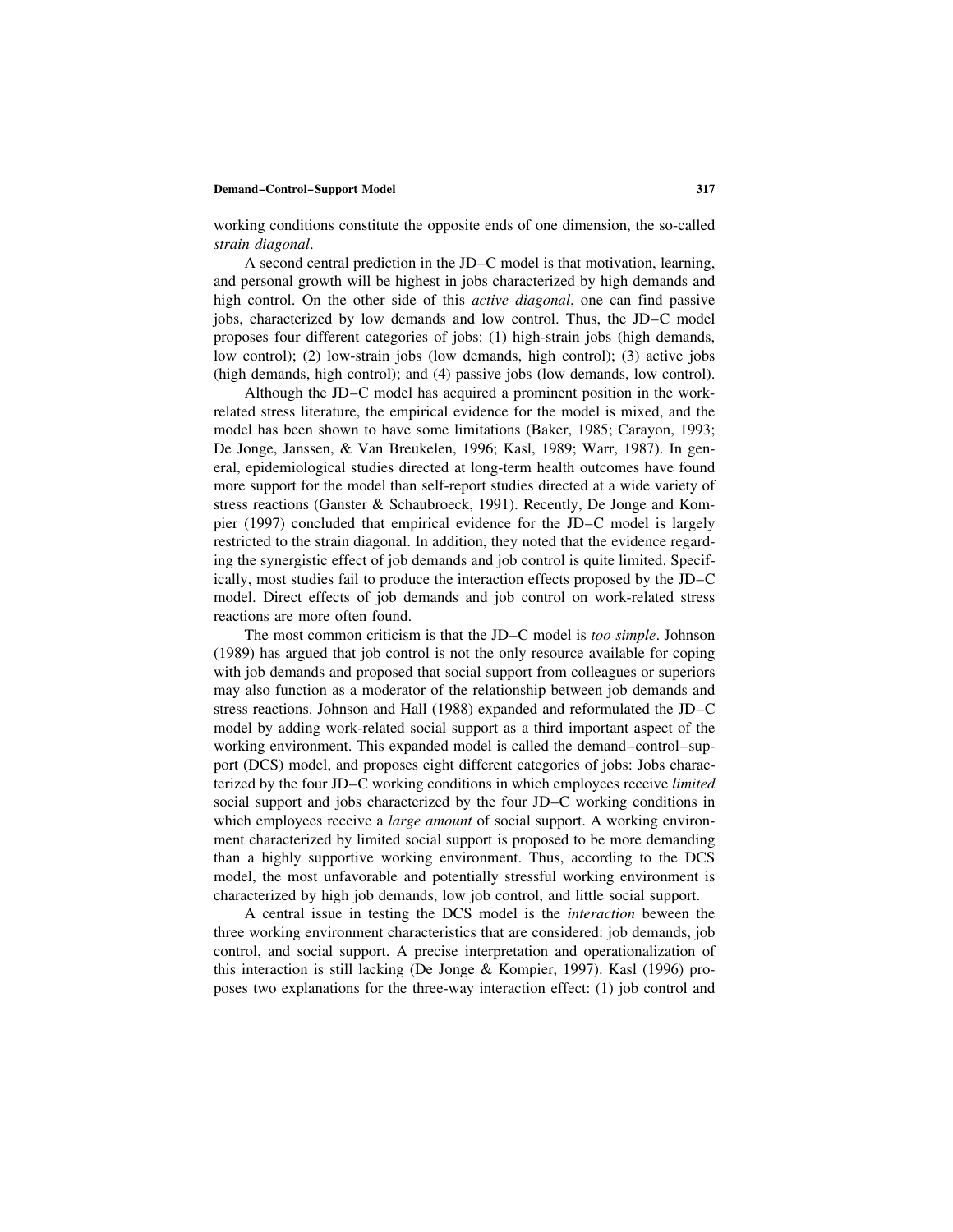social support both act as *moderators*, such that high levels of control and support reduce the harmful effects of job demands (i.e., buffer effects); and (2) the combination of high job demands, low job control, and little social support produces a so-called *synergistic* harmful effect. According to this latter explanation, each separate aspect of the working environment—(high) job demands, (low) job control, and (poor) social support—can cause increased stress reactions, but their combination results in an additional or synergistic effect, which is greater than the sum of the separate effects.

During the past decade, several studies have tested the DCS model, but according to a recent review (De Jonge & Kompier, 1997), the empirical evidence regarding the three-way interaction effect is still rare. If this effect is found, it is usually statistically weak and often not in the predicted direction. In part, the lack of support for the interaction effect can be ascribed to problems with research designs, operationalizations, and methodological limitations. Kristensen (1995) suggested that research on the DCS model can be improved in several ways. One of his suggestions is related to sample recruitment. Although random selection of a representative sample is generally considered a positive characteristic of descriptive research, Kristensen argues that the use of such a procedure often has unintended effects from an analytical perspective.

One example of such a side effect is that many participants face only average exposure to the potentially demanding aspects of the working environment distinguished in the DCS model. This results in low statistical power. Second, according to Kristensen (1995), there exists too much diversity in the job characteristics or working conditions because of the wide variety of jobs and occupations studied. Third, differences in socioeconomic status and health-related behaviors within the relatively large samples that have been studied are too large. The result is that the impact of these confounders on stress reactions can hardly be distinguished from potentially stressful job characteristics. A final example of a side effect of using random, representative samples is that the data can only produce limited knowledge about work-related risks for specific jobs within specific occupational fields. This state of affairs precludes clear practical recommendations based on the results of this research. Therefore, samples used to test the DCS model ideally should be *homogeneous* regarding all kinds of "disturbing" background variables, but *heterogeneous* regarding exposure to the aspects of the working environment included in the model. The second aim of this study, therefore, is to test the DCS model among a heterogeneous sample of employees working in a homogeneous occupational field, the construction industry.

The third and final issue we want to focus on in this study concerns the relationships between *specific* outcomes and the DCS variables. Several authors have criticized DCS research for its lack of specificity regarding selected outcome variables (Kasl, 1996; Kristensen, 1995). We, therefore, propose in this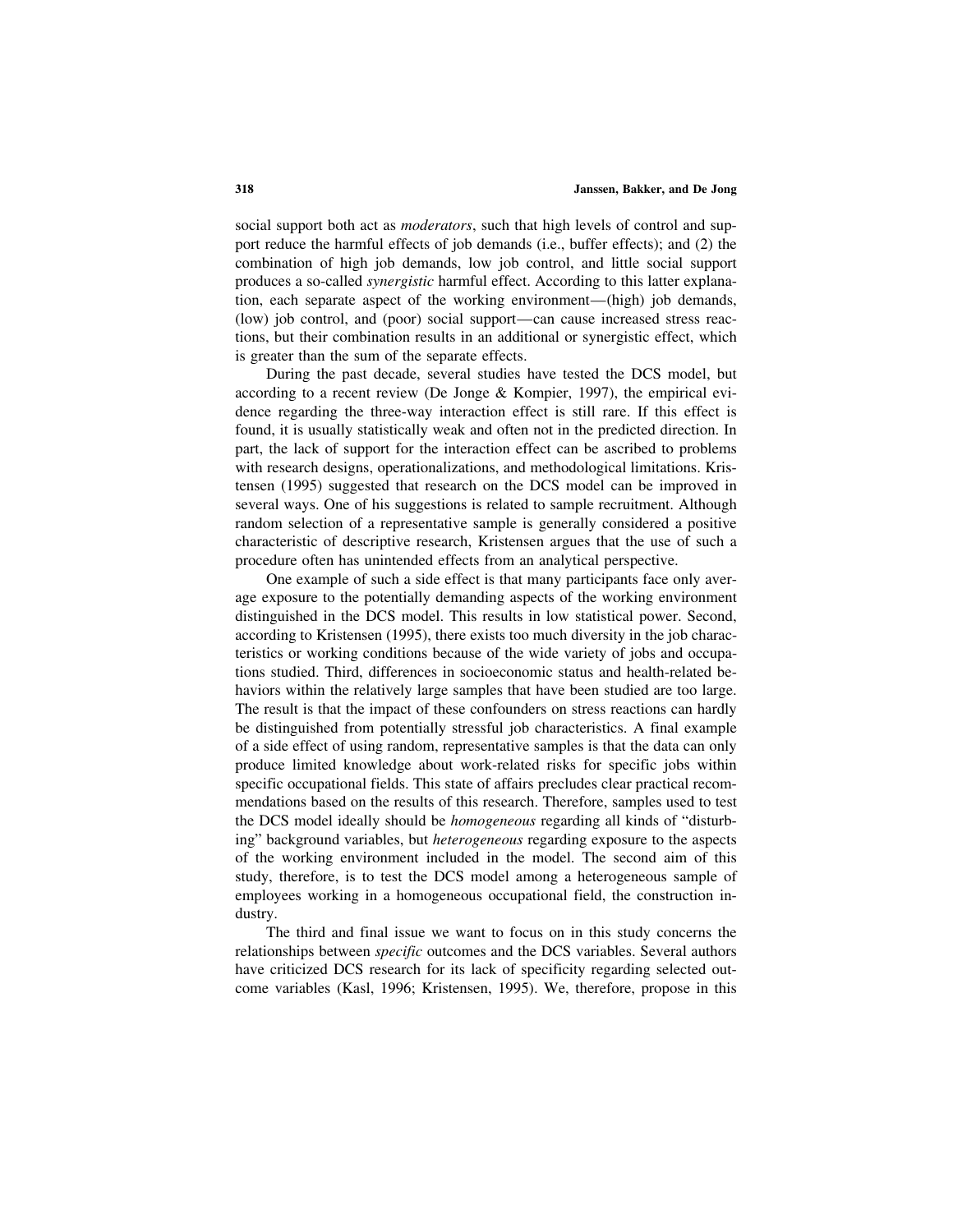study to extend the regular DCS hypotheses by including a proposition directed at the outcome variables. Following Golembiewski, Munzenrider, and Stevenson (1986), potentially stressful working conditions lead to burnout, and burnout, in turn, leads to health complaints and other negative outcomes (e.g., absenteeism and impaired performance; see also Lee & Ashforth, 1996). According to this view, burnout mediates the relationships between job demands, job control, and social support on the one hand, and health complaints on the other.

# **Hypotheses**

Our first hypothesis is that there exist direct associations between job demands, lack of job control, and lack of social support on the one hand, and burnout on the other hand (Lee & Ashforth, 1996; Schaufeli & Enzmann, 1998). Construction workers who report relatively high job demands, poor control, and limited social support from their colleagues and superiors will show elevated levels of burnout (*Hypothesis 1*).

*Hypothesis 2* is based on the DCS model (Johnson & Hall, 1988) and predicts that job demands, job control, and social support will show a synergistic, interaction effect on burnout (Kasl, 1996). It must be noted that, although the main scope of the DCS model is generally directed at the psychosocial work environment and health, variables measuring exposure to other workplace characteristics, for example heavy work and noise (Kristensen, 1995), have been added to the model. In a similar vein, and consistent with our observation that mental demands are potentially important predictors of burnout in the construction industry, the present study will test the DCS model using physical job demands *and* mental job demands as predictors of burnout.

*Hypothesis 3* is derived from the above-mentioned assumptions proposed by Golembiewski et al. (1986). We predict that stressful working conditions lead to burnout and that burnout, in turn, leads to health complaints. In other words, we expect that burnout plays a *mediating* role between job demands, job control, and social support on the one hand, and health complaints on the other hand (see Figure 1).

# **METHOD**

# **Participants and Procedure**

Participants were recruited from three middle-sized construction industry companies in The Netherlands. A total of 345 male employees were asked to fill out self-report questionnaires; 269 of them returned the completed question-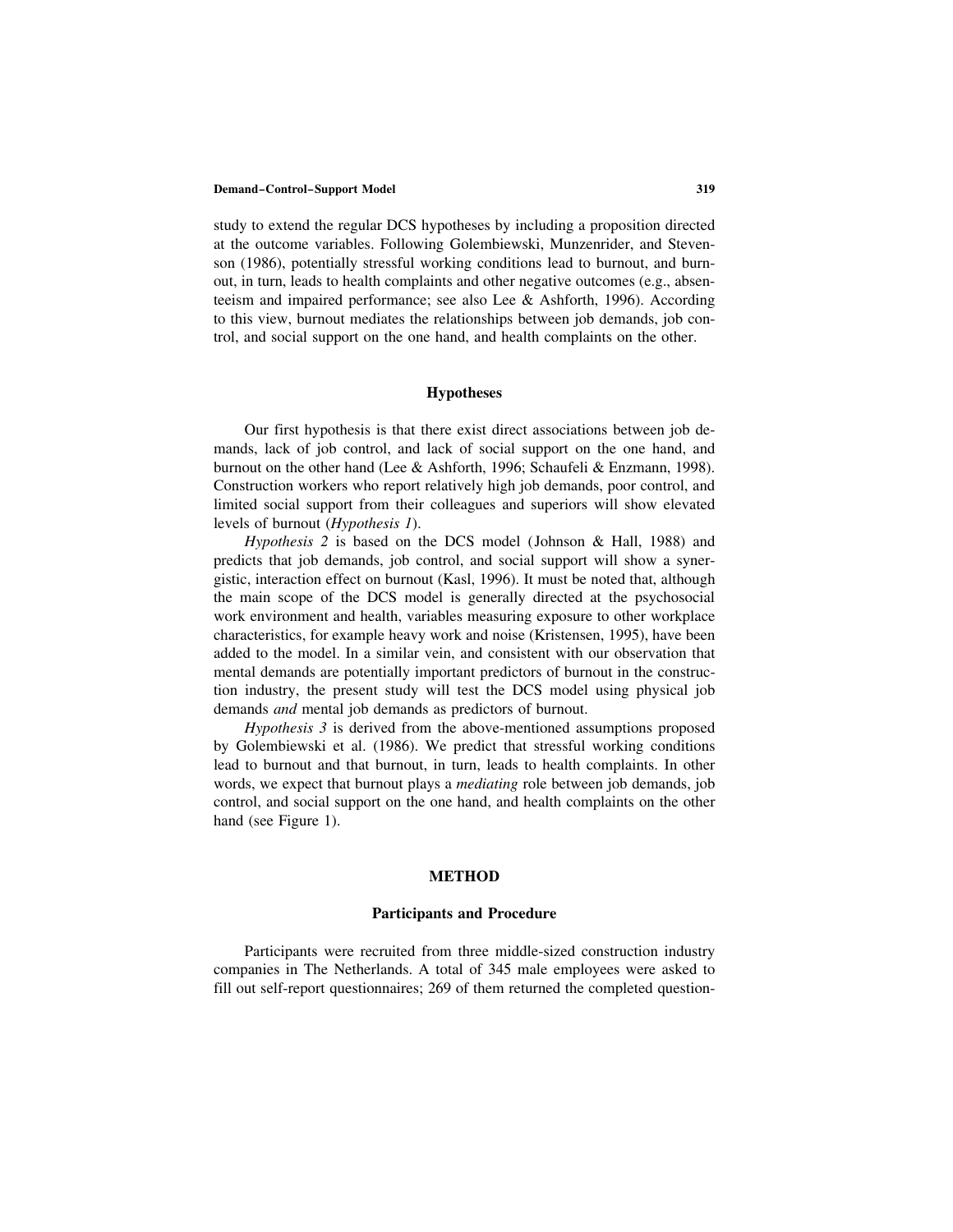

**Fig. 1.** The expanded DCS Model.

naire by mail (response is 78%). In the present study, we focused on the data of all 210 construction workers who could successfully be assigned to one of three different groups of jobs, namely foremen (i.e., the lowest management level at the construction site;  $n = 36$ ), skilled construction workers (carpenters;  $n = 132$ ), and unskilled/semiskilled construction workers (e.g., bricklayers and concrete workers;  $n = 42$ ). Participants' ages range from 15 to 58 years ( $M =$ 41.6,  $SD = 9.76$ ). We excluded both middle- and top management and the staff working at the central office  $(n = 59)$ , because their work (exclusively white collar work) differs too much from the foremen, skilled, and semi/unskilled construction workers, both in work content and demands. The three selected groups of construction workers constitute a sample that is quite suitable for testing the DCS model. There are several reasons for this. First, construction work can be conceived as very demanding (Houtman et al., 1994). Second, the intended, but restricted heterogenenity of the three groups presumably results in sufficient variance in exposure to the working conditions included in the DCS model. Indeed, analyses of variance showed that the three groups differed significantly from each other regarding physical job demands,  $F(2, 206) = 9.59$ ,  $p <$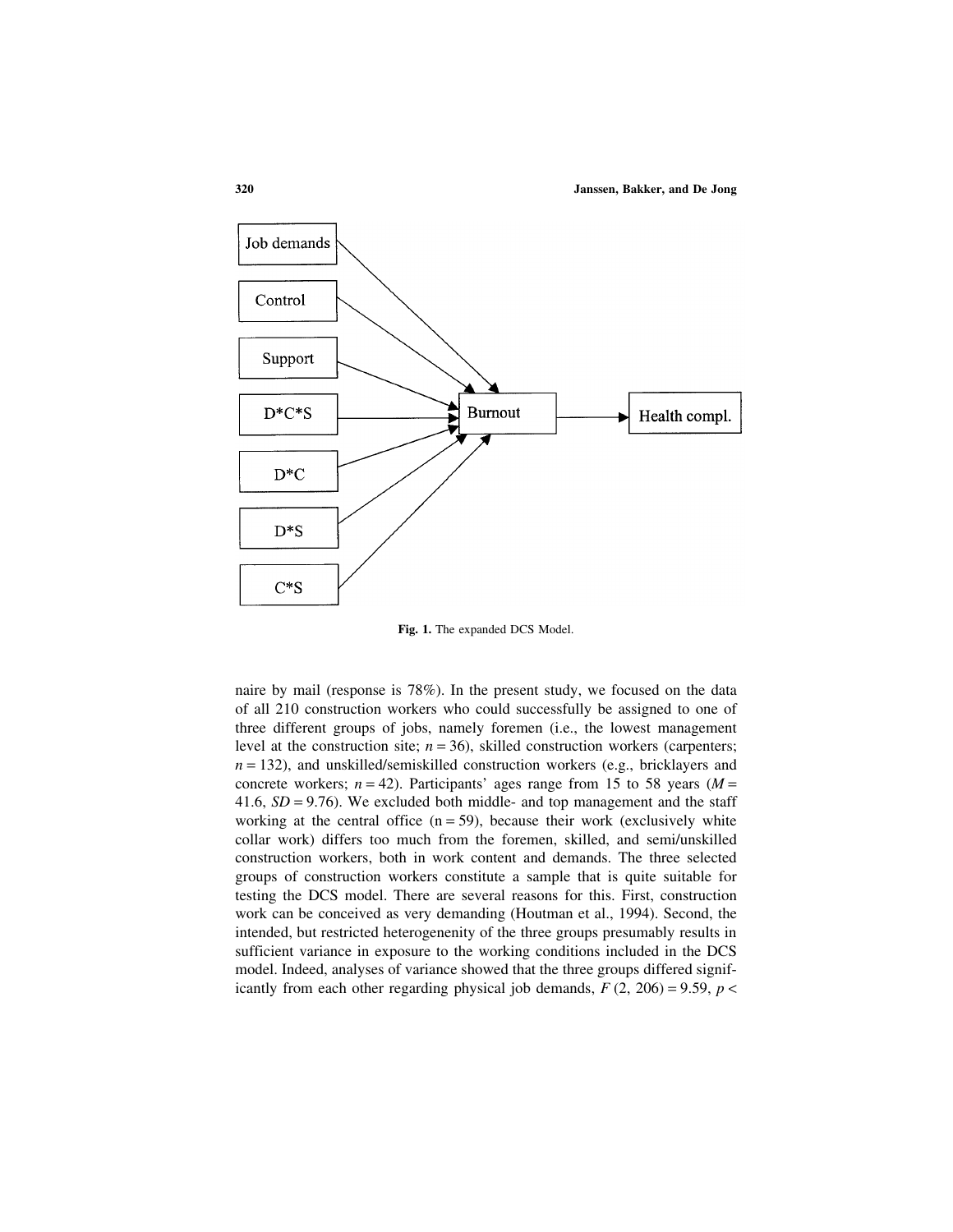.05, mental job demands, *F* (2, 206) = 5.49, *p* < .05, and job control, *F* (2, 205)  $= 4.09, p < .05$ . Finally, because of the rather limited variance in socioeconomic status, an important confounder in previous studies has been eliminated.

# **Measures**

# *DCS Variables*

*Physical Job Demands* were measured with a 21-item dichotomous (yes/ no) scale based on empirical work by Hildebrandt and Douwes (1991). The scale refers to several physical demands, such as carrying heavy loads, making sudden movements, working in uncomfortable positions, and the use of vibrating construction equipment. Afterwards, the answers were coded such that higher scores refer to higher physical demands. The scale's internal consistency was high: Cronbach's alpha is .95.

*Mental Job Demands* were measured with a 4-item dichotomous scale derived from a valid and reliable Dutch questionnaire on work and health with a yes/no answer format (Vragenlijst Arbeid en Gezondheid—VAG; Gründemann, De Winter, & Smulders, 1993). This scale in particular refers to "pressure of work." An example item is: "Do you have to work very fast?" Cronbach's alpha is .78.

*Job Control* was assessed with four other items from the VAG with a yes/ no answer format. An example item is: "Can you personally decide upon when your work is done?." Cronbach's alpha is .73.

*Social support* was measured by means of a 12-item dichotomous scale referring to support from both colleagues and supervisors. This scale, like the abovementioned scales, was derived from the VAG. An example item is: "If necessary, can you appeal to your colleagues for support?" Cronbach's alpha is .82.

# *Outcome Variables*

*Burnout* was measured with a Dutch translation of the Burnout Measure (BM; Pines & Aronson, 1988). This 21-item Likert scale asks participants how often they feel, for example, "tired," and "mentally exhausted." Participants could answer the questions using a 7-point scale ranging from (1) never to (7) always. Cronbach's alpha is .91.

*Health Complaints* were assessed with a reliable and valid Dutch questionnaire named the VOEG-21 (Dirken, 1969). The questionnaire is composed of 21 items and uses a dichotomous answer format (yes/no). An example item is: "Does your stomach bother you frequently?" Afterwards, the answers were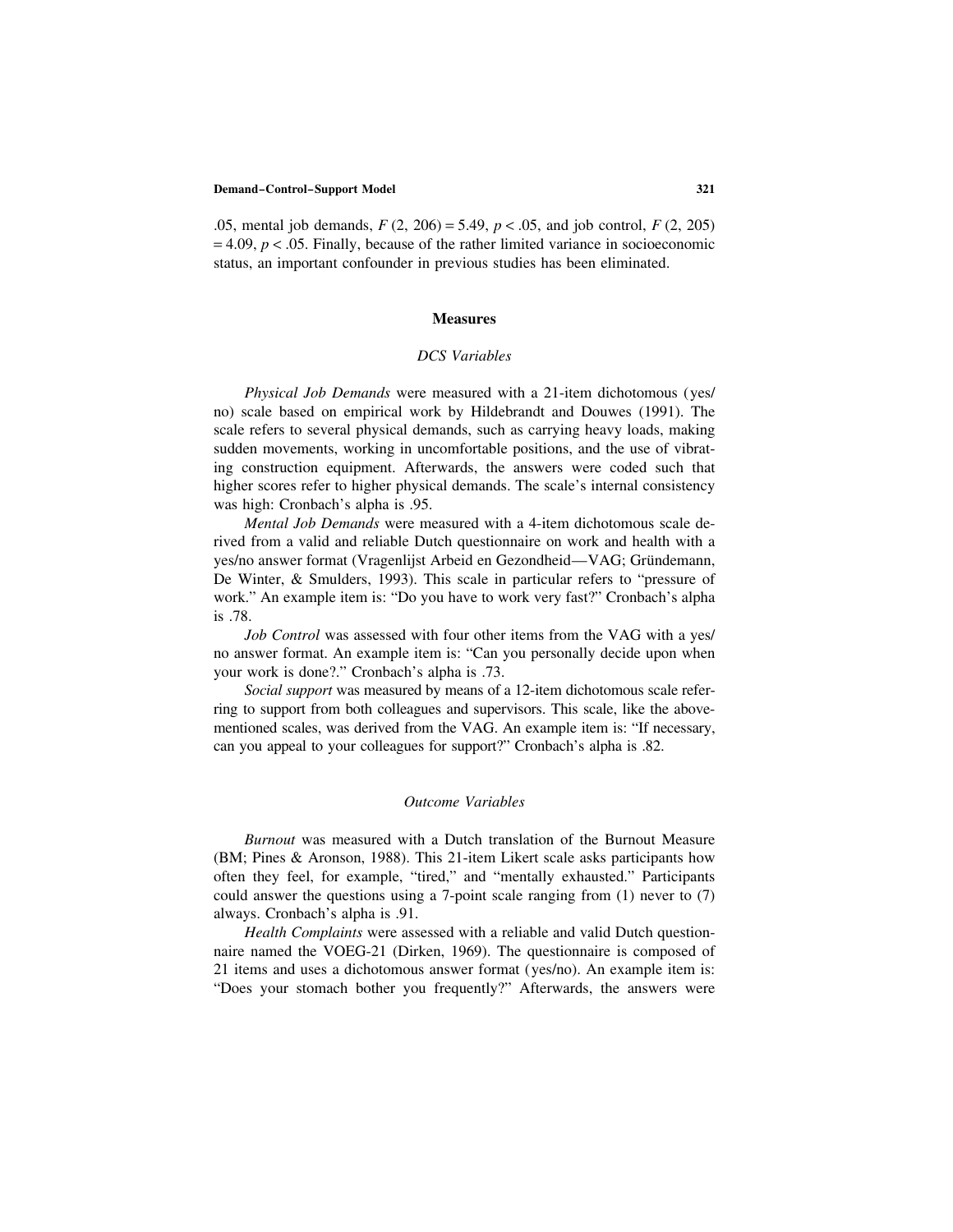coded such that higher scores referred to more health complaints. Cronbach's alpha is .88.

# **Model Testing**

The DCS model was tested with structural equation modeling (SEM) using the AMOS computer program (Arbuckle, 1997). AMOS generates a chi-square goodness-of-fit statistic to test the extent to which the hypothesized model is consistent with the data. A small, nonsignificant chi-square value indicates that the model fits the data well and that the model and the data are not significantly different from each other. Jöreskog and Sörbom (1993) suggest several other fit indices to investigate the overall fit of a postulated model, including the goodness-of-fit index (GFI), the root mean square residuals (RMR), and the root mean square error of approximation (RMSEA).

AMOS provides maximum likelihood parameter estimates of the specified paths in the model, *t* values indicating the significance of the specified relationships, and so-called modification indices. The latter provide information about the relationships in a model that should be added, altered, or omitted to improve the fit between the hypothesized model and the empirical data (Hayduk, 1987). In addition, AMOS provides several fit indices that are largely independent of sample size. In the present series of analyses, the normed fit index (NFI), the incremental fit index (IFI; Bollen, 1989), and the comparative fit index (CFI) are utilized. Because of the large number of items (*n* = 83) used to operationalize all variables in our model, a simultaneous consideration of all observed variables (i.e., items) would result in underidentification problems and insufficient power of the results (Bentler & Chou, 1987). Therefore, each of the components in the DCS model—job demands, job control, social support, the interaction terms, burnout, and health complaints—were included in the structural equation model as an observed or manifest variable.

# **RESULTS**

# **Descriptive Statistics**

Table 1 shows the mean values, standard deviations, and intercorrelations of the variables included in this study. A first important finding is that construction workers report a lower than average burnout score  $(M = 2.43)$  as measured with the Burnout Measure (Pines & Aronson, 1988). Schaufeli (1990) refers to an average burnout score of  $M = 3.30$  among a worldwide sample of 5,000 respondents. However, construction workers report *more* than average health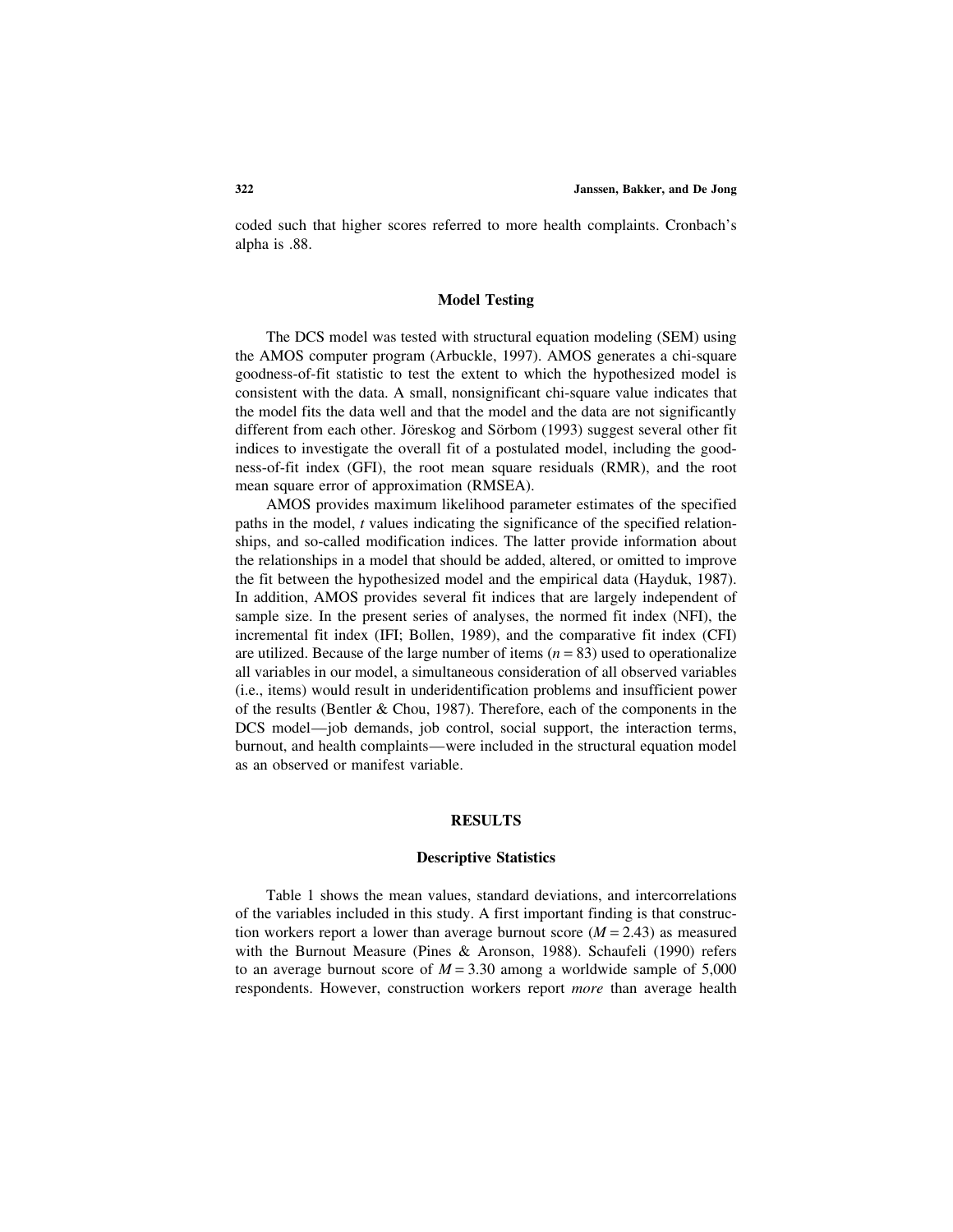**Table 1.** Correlations Between the DCS Variables, Burnout, and Health Complaints,  $N = 210$ 

| Variables                 | М       | SD.  |        |        |        |        |      |  |
|---------------------------|---------|------|--------|--------|--------|--------|------|--|
| 1. Mental Job Demands     | .55     | .27  |        |        |        |        |      |  |
| 2. Physical Job Demands   | .59     | .38  | $.25*$ |        |        |        |      |  |
| 3. Job Control            | .55     | .31  | $.20*$ | $.24*$ |        |        |      |  |
| 4. Lack of Social Support | $.20\,$ | .22  | $.37*$ | $.25*$ | $.23*$ |        |      |  |
| 5. Burnout                | 2.43    | .81  | $.22*$ | $22*$  | .14    | $.46*$ |      |  |
| 6. Health Complaints      | 4.40    | 4.29 | $15*$  | $22*$  | .09    | $36*$  | .54* |  |

 $*$ *p* < .05.

complaints  $(M = 4.40)$  as measured with the VOEG. Kompier and Marcelissen (1990) report an average VOEG score of 2.71. In addition, and consistent with Hypothesis 1, the correlation matrix shows that both physical job demands and mental job demands are significantly related to burnout and health complaints. However, not consistent with Hypothesis 1 is the lack of association between job control and the two stress reactions (burnout and health complaints). Remarkable is that lack of social support shows the strongest correlations with burnout and health complaints among construction workers.

# **Testing the DCS Model**

Hypothesis 1 states that job demands, job control, and social support show main effects on burnout. Hypothesis 2 predicts that the interaction between the three DCS variables has a unique, additional impact on burnout, after controlling for the impact of the three separate DCS variables, and the three two-way interaction terms. Hypothesis 3 predicts that burnout mediates the impact of job demands, job control, social support, and the interaction terms on health complaints. It was decided to test two versions of the DCS model: One model including physical job demands, and the second model including mental job demands.

The first model that was tested using SEM was the DCS model including physical job demands, job control, social support, each of the three two-way interaction terms, and the three-way interaction term as predictors, burnout as the mediating variable, and health complaints as the criterion. The AMOS model freed some of the coefficients of the measurement errors that were correlated, as is often the case among items with identical rating scales. They were freed in order to provide a more adequate assessment of differences in overall fit among competing models. Table 2 presents the fit indices for several models that were computed.

As can be seen in the first row of Table 2, the hypothesized model fits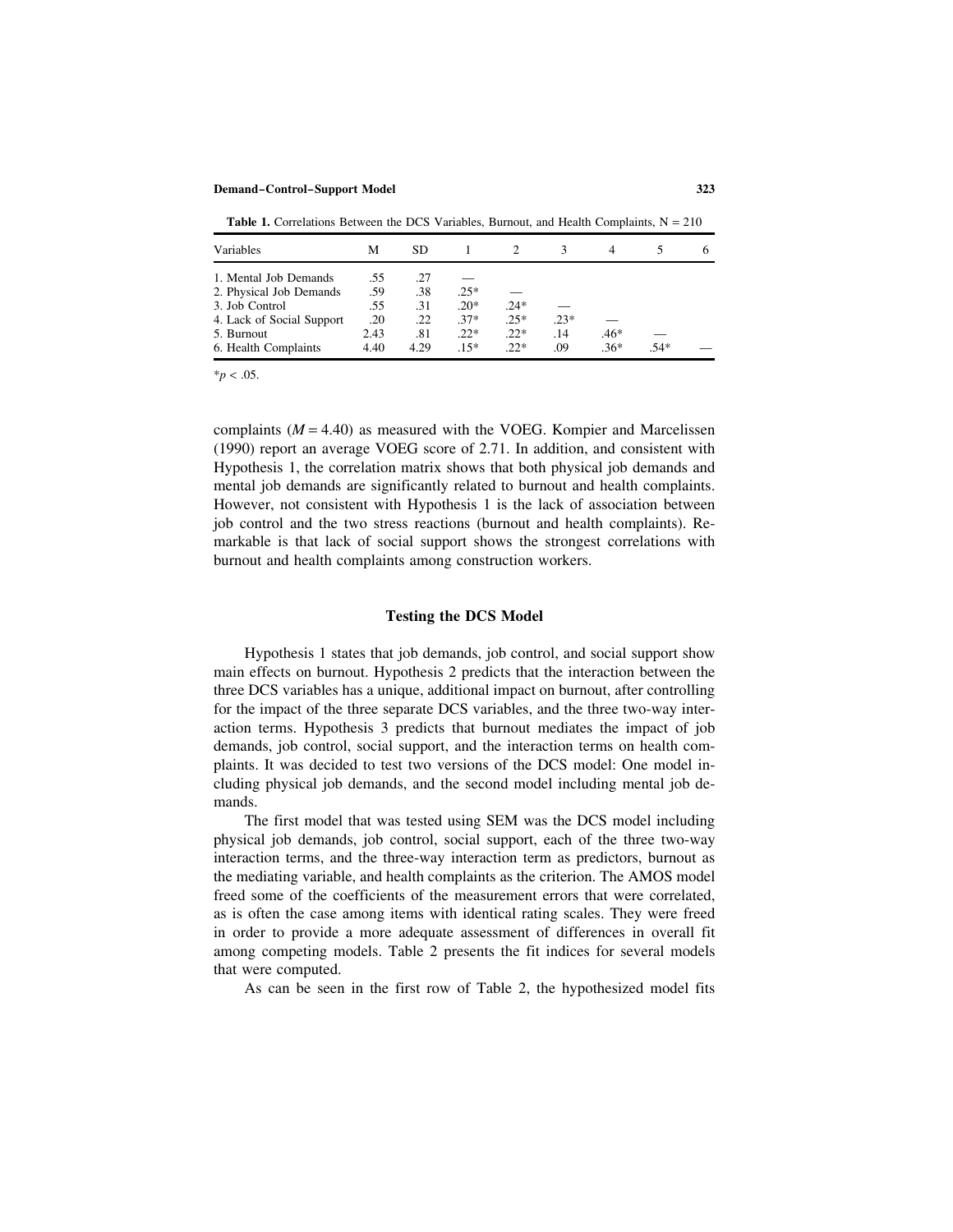|                    | <b>Lable <math>\omega</math>, in the <math>\omega</math> is the state of the contract of the state of the contract of <math>\omega</math> is <math>\omega</math> is <math>\omega</math> is <math>\omega</math> is <math>\omega</math> is <math>\omega</math> is <math>\omega</math> is <math>\omega</math> is <math>\omega</math> is <math>\omega</math> is <math>\omega</math> is <math>\omega</math> is <math>\omega</math> is <math>\omega</math> is <math>\omega</math> is <math>\omega</math> is <math>\omega</math> is</b> |                                                                |                |                  |          |                                     |                          |                            |                  |
|--------------------|----------------------------------------------------------------------------------------------------------------------------------------------------------------------------------------------------------------------------------------------------------------------------------------------------------------------------------------------------------------------------------------------------------------------------------------------------------------------------------------------------------------------------------|----------------------------------------------------------------|----------------|------------------|----------|-------------------------------------|--------------------------|----------------------------|------------------|
| Model              | <b>Status</b>                                                                                                                                                                                                                                                                                                                                                                                                                                                                                                                    |                                                                | DF p           | RMR              | RMSEA    | <b>GFI</b>                          | EI                       | $\mathbb{H}$               | E                |
| Physical DCS Model | Hypothesized                                                                                                                                                                                                                                                                                                                                                                                                                                                                                                                     | 16.95                                                          |                | 026              |          |                                     |                          | 993                        |                  |
| Physical DCS Model | Revised (+ SS-HC)                                                                                                                                                                                                                                                                                                                                                                                                                                                                                                                |                                                                |                |                  |          |                                     | 385<br>28                | .008                       | 38<br>001<br>001 |
| Physical DCS Model | Revised (+SS-HC, +JD-HC)                                                                                                                                                                                                                                                                                                                                                                                                                                                                                                         |                                                                | 76             |                  |          |                                     |                          | .013                       |                  |
| Null Model         | No relationships                                                                                                                                                                                                                                                                                                                                                                                                                                                                                                                 |                                                                |                |                  |          |                                     | $\overline{\phantom{a}}$ |                            |                  |
| Mental DCS Model   | Hypothesized                                                                                                                                                                                                                                                                                                                                                                                                                                                                                                                     |                                                                |                | $\frac{58}{300}$ |          |                                     |                          |                            |                  |
| Mental DCS Model   | Revised (+SS-HC)                                                                                                                                                                                                                                                                                                                                                                                                                                                                                                                 |                                                                |                | 009              |          |                                     | 33<br>333                | 8<br>8<br>8<br>8<br>8<br>9 | 8555             |
| Mental DCS Model   | Revised (+SS-HC, +JD-HC)                                                                                                                                                                                                                                                                                                                                                                                                                                                                                                         | $11.76$<br>9.22<br>9.11.11<br>27.67<br>22.46<br>22.46<br>22.46 | $\overline{0}$ | 008              | 88858888 | 388857586.<br>388657588.<br>3886758 |                          |                            |                  |
| Null Model         | No relationships                                                                                                                                                                                                                                                                                                                                                                                                                                                                                                                 |                                                                |                | 281              |          |                                     |                          |                            |                  |
|                    | $\chi^2 =$ chi-square; DF = degrees of freedom; RMR = root mean square residual; RMSEA = root mean square error of approximation; GFI = goodness of                                                                                                                                                                                                                                                                                                                                                                              |                                                                |                |                  |          |                                     |                          |                            |                  |

**Table 2.** Fit Indices for the Hypothesized and Revised Models,  $N = 210^{\circ}$ **Table 2.** Fit Indices for the Hypothesized and Revised Models,  $N = 210<sup>a</sup>$   $\chi = \text{cm-square}; \text{D}r = \text{degrees of freedom}; \text{KWR} = \text{root near square residual}; \text{KWAE} = \text{root near square total}$ <br>fit index; NFI = normed fit index; IFI = incremental fit index; CFI = comparative fit index; SS = social support; HC = health complaints; JD = job<br>demands. fit index; NFI = normed fit index; IFI = incremental fit index; CFI = comparative fit index; SS = social support; HC = health complaints; JD = job

demands.

# **324 Janssen, Bakker, and De Jong**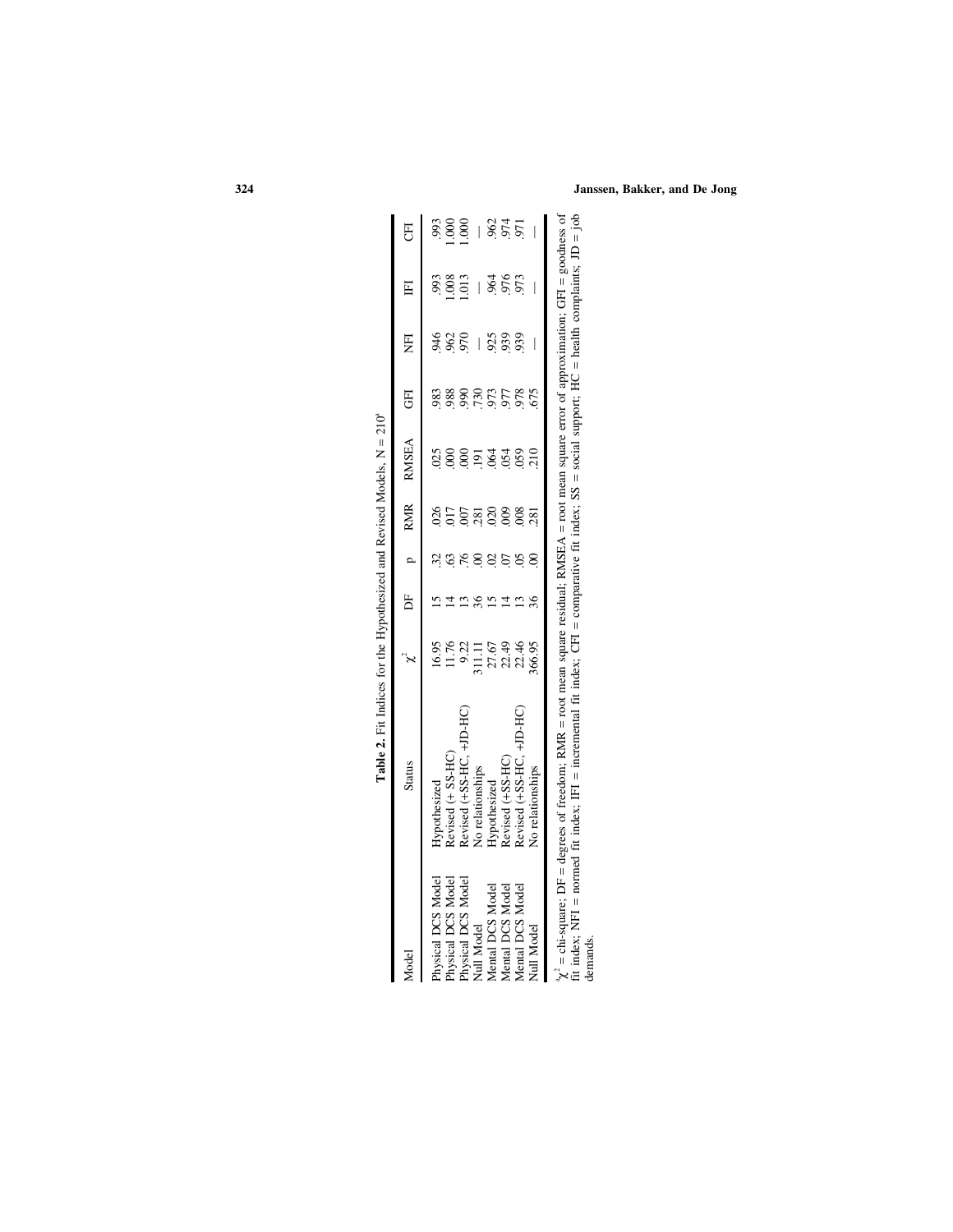quite well to the data. Moreover, sample size independent fit indices have values close to 1, indicating a very good fit. A closer examination of the *t* tests for significance of the path coefficients revealed that the *t* values were above the critical level of 1.96 for the path from physical job demands ( $γ = .15$ ;  $p < .05$ ), lack of social support ( $\gamma$  = .46; *p* < .05), and the three-way interaction term ( $\gamma$  = .21;  $p < .05$ ) to burnout, and for the path from burnout to health complaints  $(\beta = .54; p < .05)$ . However, the path coefficients for the other relationships in the model were not significant (all  $t$  values < 1.96).

Despite the adequate overall fit of the model, the modification indices showed that the fit could be improved by adding the direct path from social support to health complaints. The fit of this revised model (see second row in Table 2) was significantly better than the fit of the hypothesized model,  $\chi^2$  (dif)  $= 5.19$ , df  $= 1, p < .05$ . Finally, because the correlational analysis had shown that there exists a bivariate relationship between physical job demands and health complaints, we examined an alternative model in which this path was added (see third row in Table 2). The chi-square difference test showed that this modification did *not* increase the fit of the model to the data,  $\chi^2$  (dif) = 2.55, df = 1  $p > 0.05$ . Moreover, the coefficient of the direct path from physical job demands to health complaints was not significant ( $\gamma$  = .10, *t* < 1.96).

Taken together, these results partially support our hypotheses. In the revised model, including the path from lack of social support to health complaints ( $\gamma$  = .13; *p* < .05), physical job demands ( $\gamma$  = .15; *p* < .05), lack of social support ( $\gamma$  = .46; *p* < .05), and the three-way interaction term ( $\gamma$  = .21; *p* < .05) all have independent and significant relationships with burnout and explain a substantial amount of the variance in burnout scores  $(R^2 = .25)$ . Burnout, in turn, is positively related to health complaints ( $\beta$  = .46; *p* < .05), and explains 31% of its variance. However, job control and the two-way interaction terms show no unique relationships with burnout or health complaints (all standardized coefficients < .10;  $p > .05$ ).

In a second series of structural equation analyses, the expanded DCS model was tested using *mental* job demands, job control, social support, each of the three two-way interaction terms, and the three-way interaction term as predictors, burnout as the mediating variable, and health complaints as the criterion. Again, the AMOS model freed some of the coefficients of the measurement errors that were correlated. As can be seen in Table 2, the hypothesized model adequately fits to the data. However, a closer examination of the *t* tests for significance of the path coefficients revealed that only two paths in the model were significant, namely the path from lack of social support to burnout ( $\gamma$  = .46;  $p < .05$ ) and the path from burnout to health complaints ( $\beta = .54$ ;  $p < .05$ ). Thus Hypotheses 1 and 2 regarding mental job demands are rejected. There exists no direct relationship between mental job demands and burnout, and no interactive effect of this variable with job control and social support.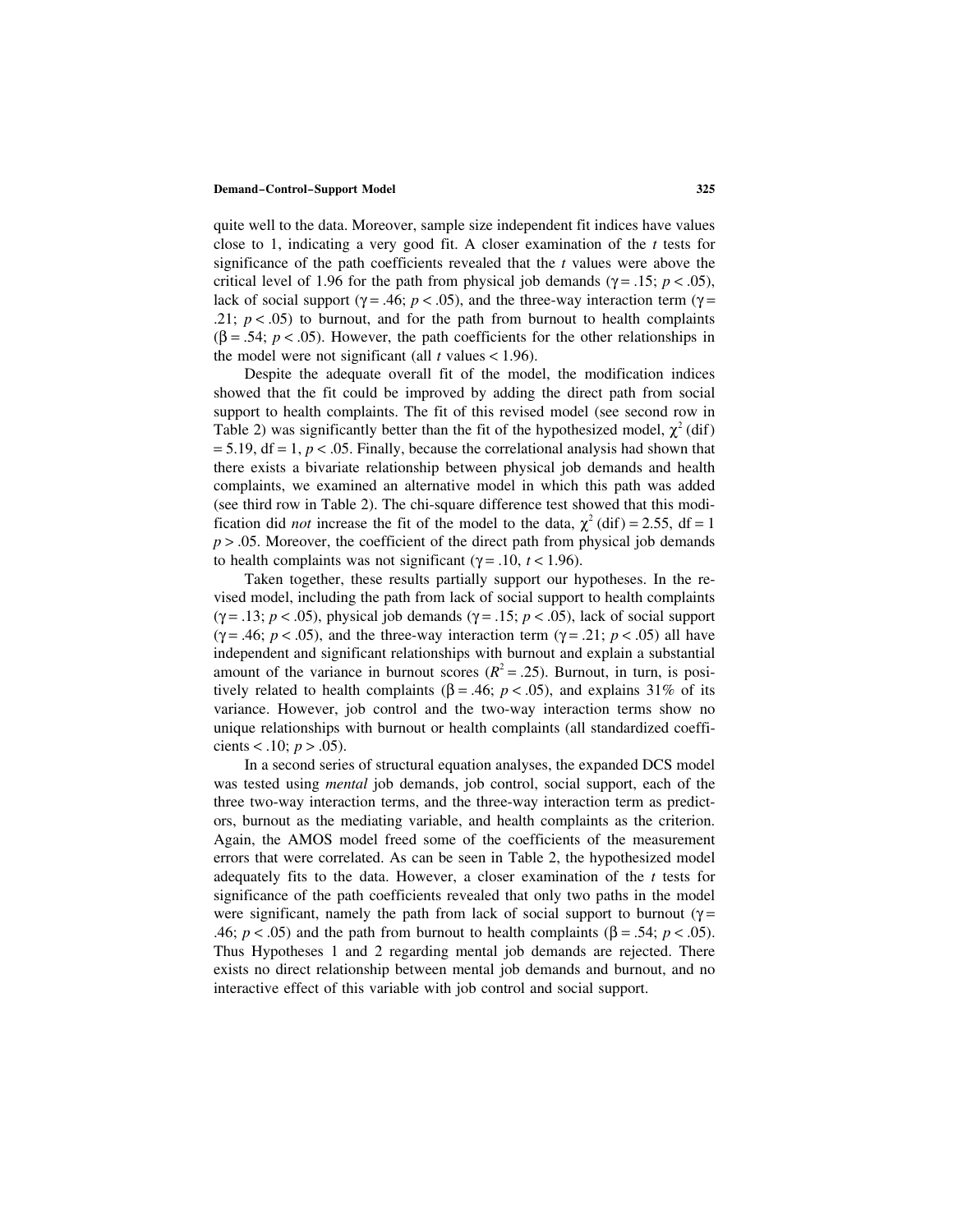The modification indices suggested that the fit of this model could also be improved by adding the direct path from lack of social support to health complaints ( $\gamma$  = .15;  $p$  < .05). The fit for this revised model (see Table 2) was indeed significantly better than the fit of the hypothesized model,  $\chi^2$  (dif) = 5.18, df = 1,  $p < .05$ . In this revised model, lack of social support also has a strong and independent relationship with burnout ( $\gamma$  = .46; *p* < .05), and burnout, in turn, is positively related with health complaints ( $\beta$  = .47; *p* < .05). Finally, because the correlational analysis had shown that there exists a bivariate direct relationship between mental job demands and health complaints, we examined a final alternative model in which this path was added (see Table 2). However, the chisquare difference test showed that this modification did *not* increase the fit of the model to the data,  $\chi^2$  (dif) < 1, df = 1 *p* < .05. Moreover, the coefficient of the direct path from mental job demands to health complaints was far from significant ( $\gamma$  = .01; *t* < .1.96).

The main hypothesis in the DCS model is that job strain is a multiplicative function of job demands, job control, and social support. The results of the structural equation analyses showed that the interaction between *physical* job demands, job control, and social support indeed had a significant and independent impact on burnout. To examine the direction of this three-way interaction effect, we decided to plot the regression equation (see Aiken & West, 1991). Following Cohen and Cohen (1983), values of the predictor variables (low vs. high) were chosen one standard deviation below and above the centered mean. Simple regression lines were then generated by entering these values in the regression equations. The results of the computation of these regression equations are graphically presented in Figure 2.

The upper plot in Figure 2 suggests that physical job demands have a positive impact on burnout when participants have limited control over their work (and not when they have high control). Note, however, that these effects are only found under conditions of *high* social support from colleagues and supervisors. This is not consistent with the DCS model, because theory predicts that social support could have further buffered the impact of job demands on burnout when job control is limited. In addition, under conditions of limited social support, a quite different picture emerges. The lower plot in Figure 2 suggests that under these conditions, physical job demands only have a positive impact on burnout when job control is high. Put differently, job control has a negative impact on burnout, but only under conditions of relatively *low* job demands. This reversed interaction effect between physical demands and control on burnout, under conditions of limited social support, is unexpected and seems counterintuitive. However, a consistent finding is that physical job demands have the predicted positive impact on burnout, but only when low control coincides with high support, or when high control coincides with low social support.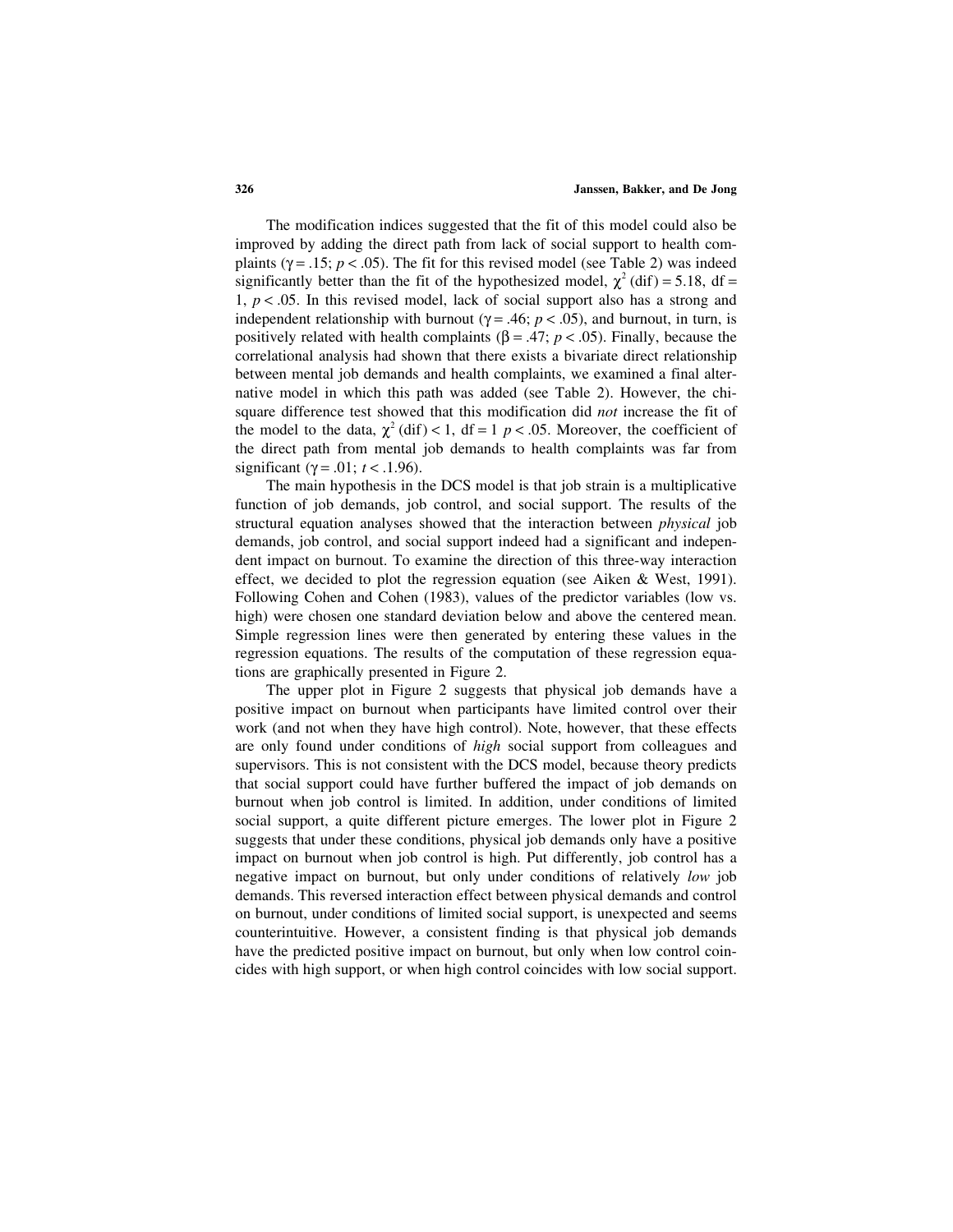

 ${\tt demands}$ 

**Fig. 2.** Three-way interaction effect: Burnout as a function of physical job demands, job control, and social support.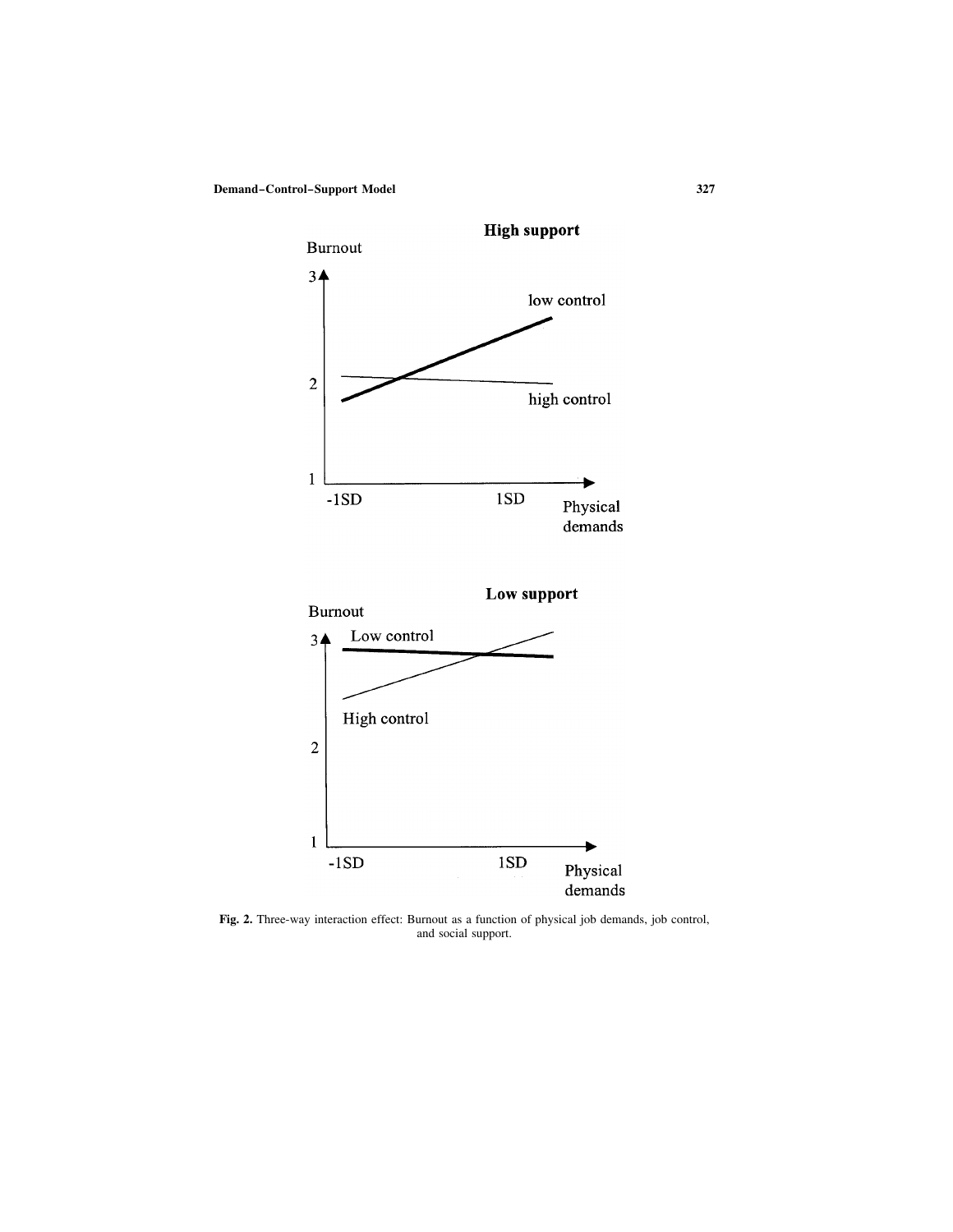## **CONCLUSIONS AND DISCUSSION**

This study aimed to test and refine the DCS model (Johnson & Hall, 1988) among a heterogeneous group of construction workers. This is a group of employees who has received little attention in the work and stress literature. First, we investigated the extent to which mental and physical job demands, job control, and lack of social support were predictive of burnout, as measured by Pines and Aronson's (1988) Burnout Measure (Hypothesis 1; see also Lee & Ashforth, 1996; Schaufeli & Enzmann, 1998). Simultaneously, we examined the synergistic effect of job demands, job control, and social support on burnout, as a further test of the DCS-model (Hypothesis 2; see also Kasl, 1996). Further, we proposed that stressful working conditions can lead to burnout, and that burnout, in turn, may result in health complaints (Golembiewski et al., 1986). According to this refined model, burnout is expected to *mediate* the relationships between job demands, job control, and social support on the one hand, and health complaints on the other (Hypothesis 3). The introduction of this extension was suggested in order to better understand the pattern of associations between the DCS variables and stress outcomes. In sum, in order to test the refined DCS model integrally, this study introduced a process model in which job demands, job control, lack of support, and their interaction terms predict burnout, which, in turn, predicts health complaints.

A first important finding is that social support was negatively related to burnout and health complaints. This result suggests that construction workers may benefit substantially from adequate interpersonal relationships at work. The important role of social support from colleagues and superiors found in the present study is in line with many other studies regarding social support and work-related stress (Cohen & Wills, 1985; De Jonge & Kompier, 1997; Lee & Ashforth, 1996; Schaufeli & Enzmann, 1998). However, unlike findings in many other occupational groups, neither *mental* job demands nor job control had a unique effect on burnout or health complaints (see De Jonge & Kompier, 1997, and Kristensen, 1995, for reviews). Furthermore, physical demands only showed a relatively weak relationship with burnout and no direct relationship with health complaints. Thus Hypothesis 1 was only partly supported by our results. The lack of association between mental job demands and burnout or health complaints is a remarkable finding. A possible explanation for this result might be that, in spite of the reported increase in mental demands in construction work (Houtman et al., 1994), these mental demands are still less predominant in the experience of the daily work life among construction workers, compared with other stressors like physical demands or impaired interpersonal relationships. In addition, one might speculate that the latter factors are still being perceived as a more legitimate (traditionally accepted) explanation for health complaints or exhaustion among construction workers. Another possible (meth-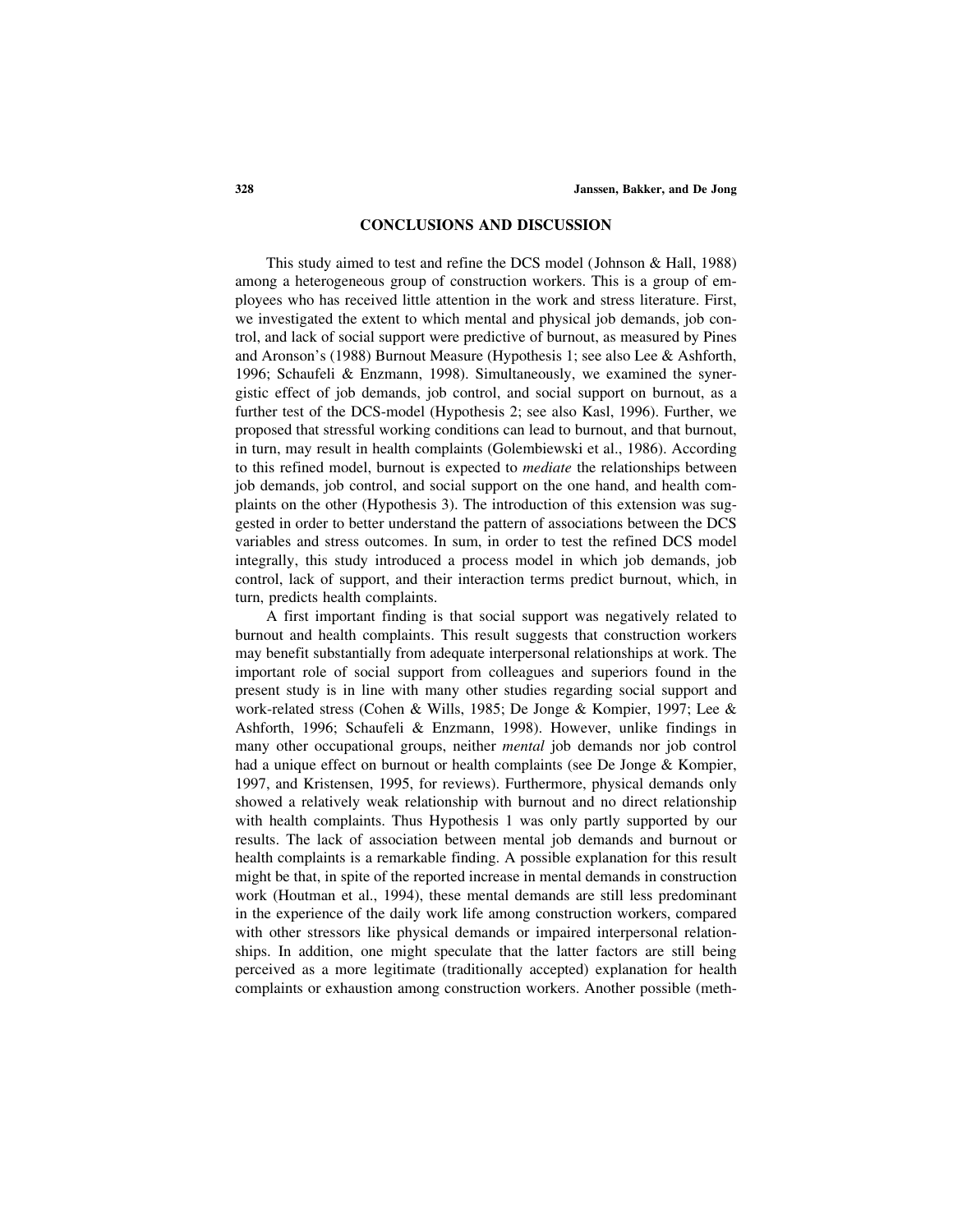odological) explanation for this finding might be that part of the mental job demands are in fact associated with impaired social relations (see correlations in Table 1). Social support, the strongest predictor of burnout and health complaints, may as such explain part of the shared variance between mental job demands and both stress reactions. A possible reason for the finding that physical demands were not clearly associated with health complaints is the *healthy worker effect*: Construction workers suffering from specific health complaints (like musculoskeletal disorders) are frequently (at least temporarily) assessed as work disabled. The disabled workers did not participate in this study. The remaining group, presumably reporting less severe (psychosomatic) and/or less specific health complaints, may indeed associate such complaints (in part) with low social support or even conflicts.

Pertaining to the issue of mediation, the results of the SEM analyses suggested that a model in which burnout acts as a mediator between work-related stressors (i.e., physical job demands, lack of social support), and health complaints fits well to the data (Hypothesis 3). Notwithstanding the latter, the AMOS program suggested that the model fit would improve substantially if a direct path between social support and health complaints were added. The importance of including this relationship suggests that mediation by burnout is substantial but incomplete. In other words, social support not only influences health complaints through its effect on burnout, but also in a *direct* way. This partial mediation effect of burnout is consistent with Golembiewski et al.'s (1986) research.

The hypothesis regarding the synergistic effects of job demands, control, and support on the stress outcomes was partly supported by the results. A significant three-way interaction effect showed that burnout is a multiplicative function of physical job demands, job control, and social support. However, the interaction effect was not in all respects unequivocal. Construction workers reporting high support but low control showed a firm increase in burnout when physical demands increased. In contrast, those reporting high control in a highly supportive environment did not experience an increase in burnout when physical demands increased. This stress-buffering effect is in line with theory (Karasek & Theorell, 1990). However, when support was low, construction workers did not seem to benefit from job control. Those employees reporting low support and high control experienced an increase in burnout when physical demands increased; construction workers reporting low control and low support, on the contrary, reported no increase in burnout when physical demands increased.

Taken together, these results suggest that support somehow influences the extent to which control can act as a buffer (moderator) of the impact of physical job demands on burnout. One can only speculate about the reason for this pattern of results. One possible explanation for the interaction effect is that a supportive environment allows or stimulates workers to actually use additional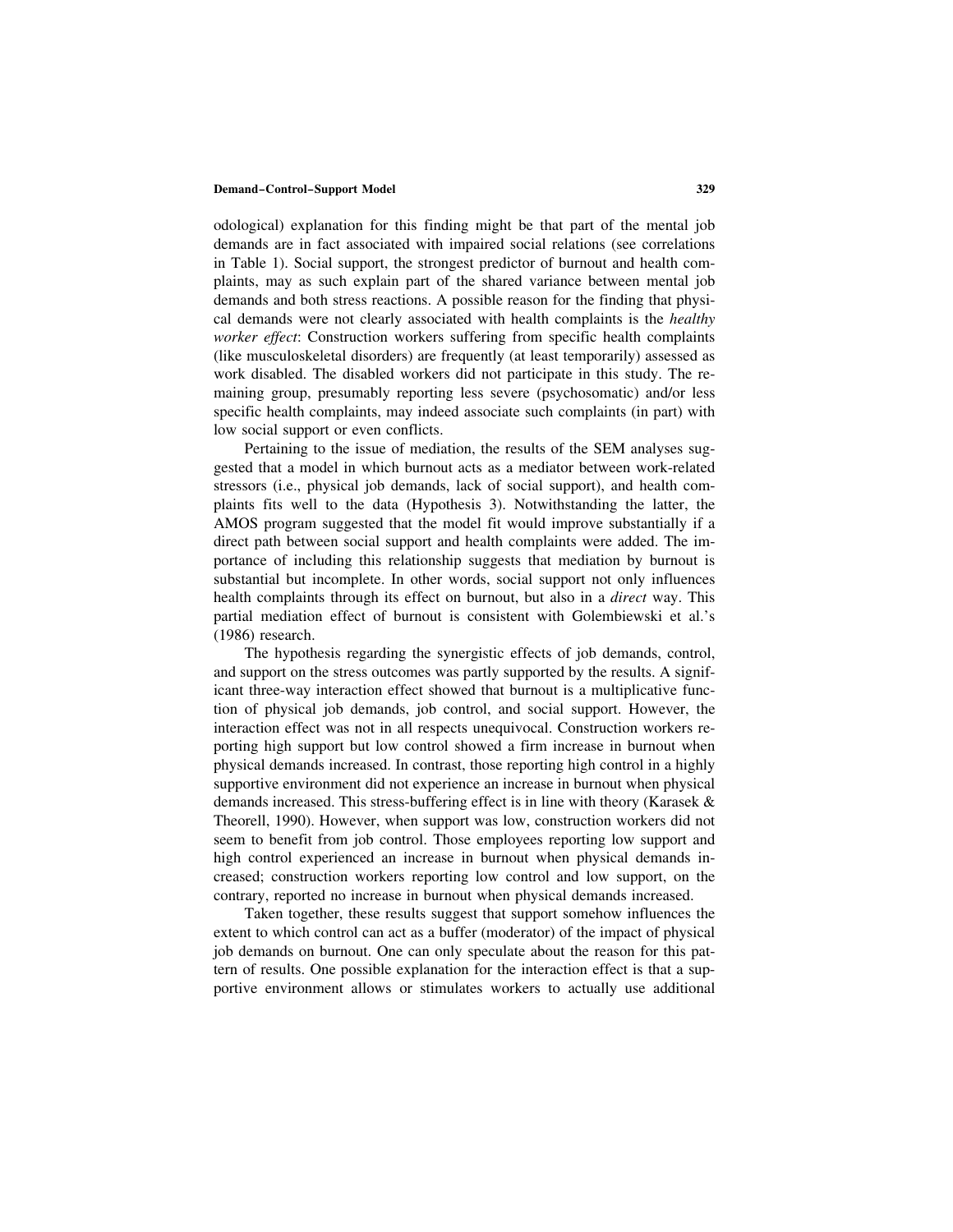strategies to cope with physical demands, allowing job control to act as a buffer. In contrast, a working environment that is characterized by little support from one's colleagues may foster an unsafe workplace in which high job control is perceived as a condition in which one is left to his own devices. Such a situation may even be stress-provoking. Further research in this direction is needed, however.

Limitations of this study should be noted as well. First, like all crosssectional research, this study does not provide a firm basis for drawing causal inferences. Second, with respect to the interaction analysis, Kenny and Judd (1984) have noted that products of normally distributed variables cannot be multinormally distributed themselves. This means that the assumption of multivariate normality may have been violated when the interaction terms were entered in the equation. Third, a problem with self-report data is that they may be contaminated by common-method variance, because both the independent and the dependent variables are based on one source of information, that is, the participants (Kemery, Mossholder, & Bedeian, 1987). However, in general, there exists a fairly high consistency between objective and subjective ratings of variables such as those used in the present study (Spector, 1987).

In sum, the present study contributes to the work and stress literature in five respects. First, the DCS model was tested using mental *and* physical job demands among construction workers, a group of employees that has largely been neglected in studies on psychosocial stress. Second, the results emphasize the importance of social support pertaining to the stressor-strain relationships, and thereby validate the extension of the JD–C model (Karasek, 1979) with a social support dimension (Johnson & Hall, 1988). Third, the results suggest that mental job demands and job control are not necessarily related to burnout in every category of employees (several reasons were mentioned), and that physical job demands can contribute to the emergence of burnout (this relationship was, however, not very strong). Fourth, we found some evidence regarding the hypothesis that job demands, job control, and social support show a synergistic effect on stress outcomes. Like many other studies (De Jonge & Kompier, 1997), however, our results were not totally in line with theory. Finally, the present study clearly suggests that burnout can mediate (in part) the relationships beween working characteristics and health complaints. This latter finding is a refinement of our insights into the relationships between job-related stressors and stress reactions.

An important practical implication of this study is based on the finding that construction workers seem to benefit substantially from adequate social relationships with their colleagues and superiors. In order to prevent or reduce work-related stress and health complaints, more attention to this issue is recommended—especially in light of the observation that construction workers today are exposed to increasing job demands. Interventions aimed at the improvement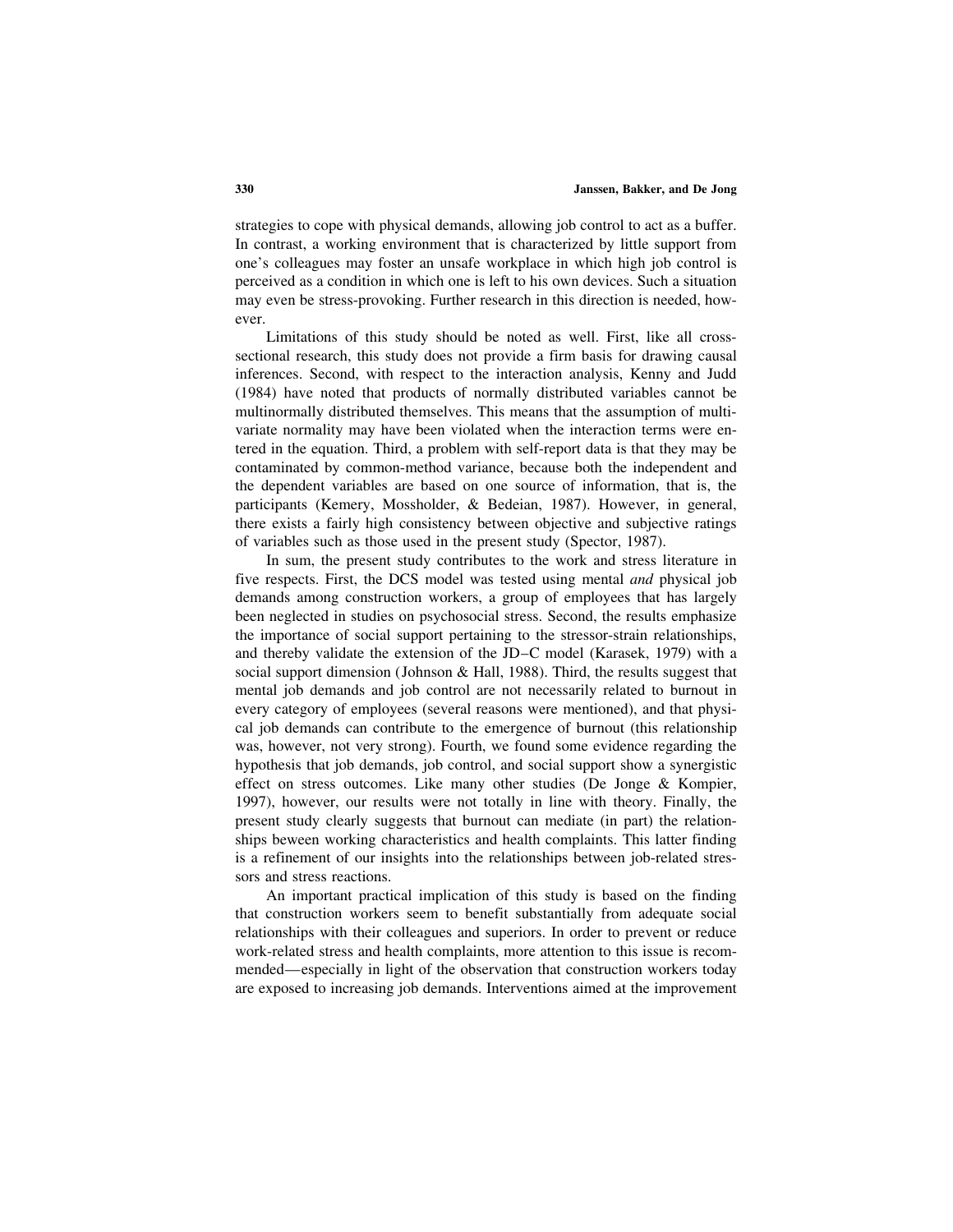of social support at work may be equally important as interventions aimed at optimizing physical job demands and safety in order to reduce burnout and to improve health. Programs in this direction that have been successfully implemented among construction workers are, for example, the improvement of communication structures and the implementation of "discussions of progress" (Lendfers, Nijhuis, De Jong, & Janssen, 1996).

# **REFERENCES**

- Aiken, L. S., & West, S. G. (1991). *Multiple regression: Testing and interpreting interactions*. Newbury Park, CA: Sage Publications.
- Arbuckle, J. L. (1997). *AMOS users' guide version 3*.*6*. Chicago: Smallwaters Corporation.
- Baker, D. (1985). The study of stress at work. *Annual Review of Public Health*, *6*, 367–381.
- Bentler, P. M., & Chou, C. P. (1987). Practical issues in structural equation modeling. *Sociological Methods and Research*, *16*, 78–117.

Bollen, K. A. (1989). *Structural equations with latent variables*. New York: Wiley.

- Carayon, P. (1993). A longitudinal test of Karasek's Job Strain model among office workers. *Work and Stress*, *7*, 299–314.
- Cohen, J., & Cohen, P. (1983). *Applied multiple regression/correlation analysis for the behavioral sciences*. Hillsdale, NJ: Laurence Erlbaum.
- Cohen, S., & Wills, T. A. (1985). Stress, social support and the buffering hypothesis, *Psychological Bulletin*, *98*, 310–357.
- Corten, J. W. (1993). *Ziekteverzuim en arbeidsomstandighedenbeleid in de bouwnijverheid* [Absenteeism and working conditions policy in construction industry]. Amsterdam, The Netherlands: Economisch Instituut voor de Bouwnijverheid.
- Dirken, J. M. (1969). *Arbeid en stress* [Work and stress]. Groningen, The Netherlands: Wolters Noordhof.
- Ganster, D. C., & Schaubroeck, J. (1991). Work stress and employee health. *Journal of Management*, *17*, 235–271.
- Golembiewski, R. T., Munzenrider, R. F., & Stevenson, J. G. (1986). *Stress in organizations*. New York: Praeger.
- Grandjean, P. (1986). *Occupational health aspects of construction work*. Euro Reports and Studies 86. Copenhagen: World Health Organization, Regional Office for Europe.
- Gru¨ndemann, R. W. M., Winter, C. R. de, & Smulders, P. G. W. (1993). *Vragenlijst arbeid en Gezondheid* (*VAG*) [Work and health questionnaire]. Lisse, The Netherlands: Swets & Zeitlinger.
- Hayduk. L. A. (1987). *Structural equations modelling with LISREL: Essentials and advances*. Baltimore: The John Hopkins University Press.
- Helander, M. G. (1991). Safety hazards and motivation for safe work in the construction industry. *Journal of Industrial Ergonomics*, *8*, 205–223.
- Hildebrandt, V. H., & Douwes, M. (1991). *Lichamelijke belasting en arbeid: Vragenlijst bewegingsapparaat*. *De validiteit van gerapporteerde romphouding en rugklachten bij vergelijking van beroepsgroepen*. [Questionnaire physical demands and work]. Studies S 122–3. Voorburg, The Netherlands: Directoraat-Generaal van de Arbeid.
- Houtman, I. I. D., Smulders, P. G. W., Bloemhof, A., & Kompier, M. A. J. (1994). Bedrijfs- en beroepsgebonden werkstress-risico's en ontwikkelingen hiervan in de tijd [Organization and occupation-related work stress risks and their development over time]. *Tijdschrift voor Sociale Gezondheidszorg*, *72*, 128–137.
- Johnson, J. V. (1989). Control, collectivity and the psychosocial work environment. In S. L. Sauter, J. J. Hurrell Jr., & C. L. Cooper (Eds.), *Job control and worker health* (pp. 56–74). Chichester: Wiley & Sons.